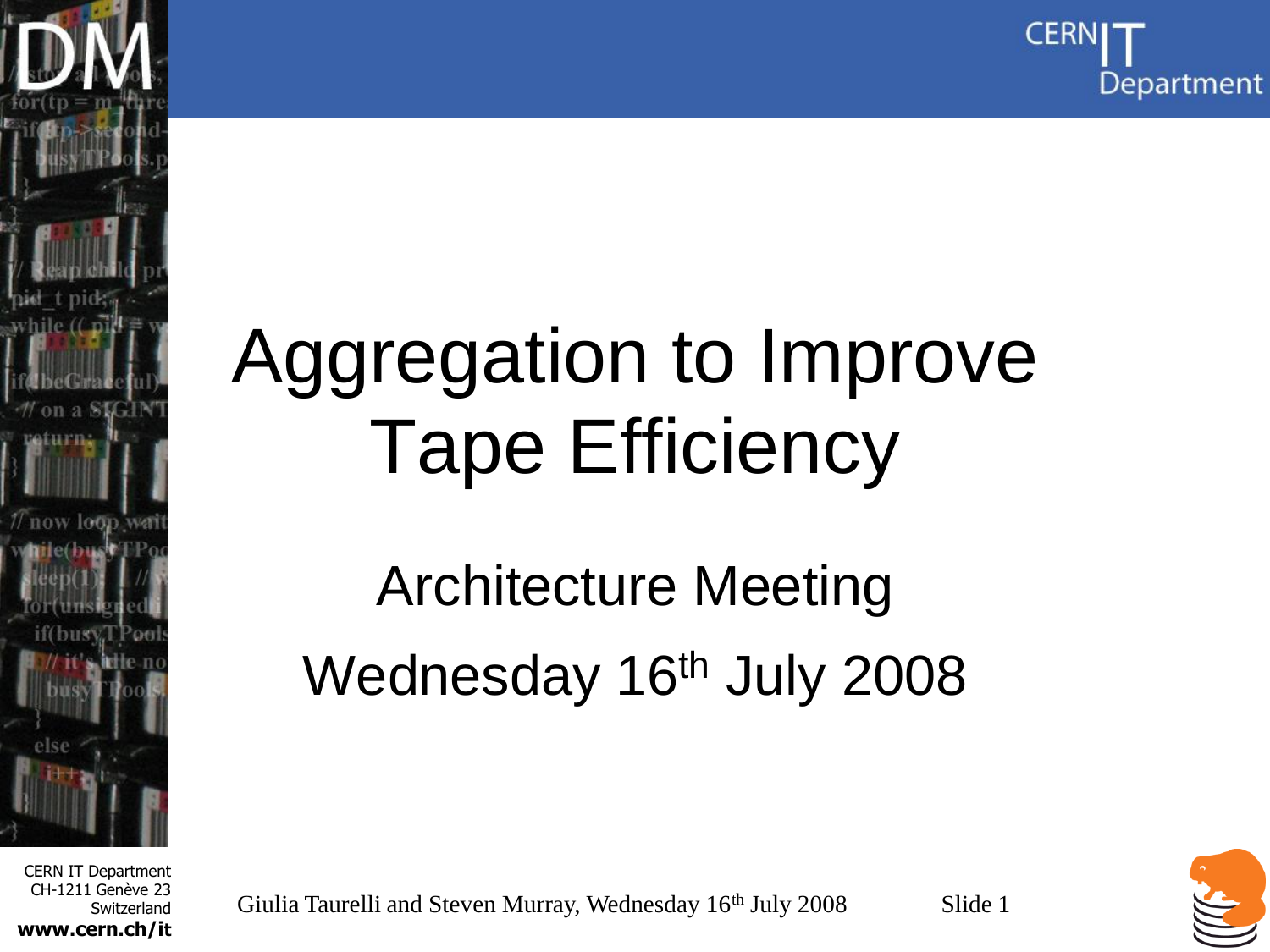

#### **Contents**

- The problem
- Timelines
- Vision
- Proposed solutions
- Current status
- Tasks to be done
- Tape capabilities

CERN IT Department CH-1211 Genève 23 **Switzerland www.cern.ch/it**

Giulia Taurelli and Steven Murray, Wednesday 16<sup>th</sup> July 2008 Slide 2

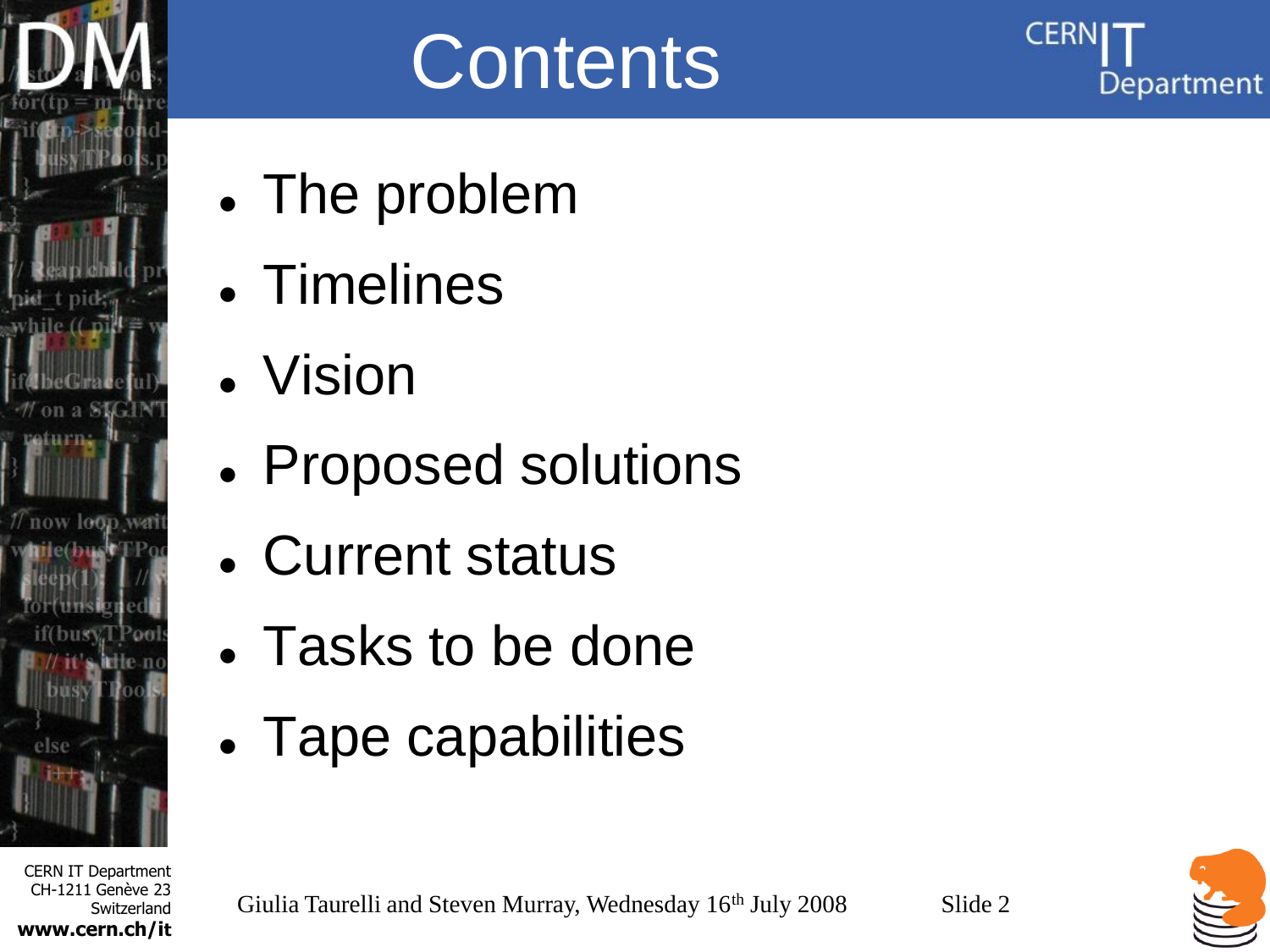

# The problem



- Writing small files to tape as individual files is dropping the performance of the tape system to an unacceptable level
- The reason for bad performance is the fact that each individual file written to tape is surround by its own set of tape marks
- It takes approximately 7 seconds to write the tape marks of a file to tape. With a top drive speed of approximately 120 MB/s, files less than 840 MB (7s 120MB/s) will reduce the performance of the tape storage system to less than 50%.

CERN IT Department CH-1211 Genève 23 **Switzerland www.cern.ch/it**

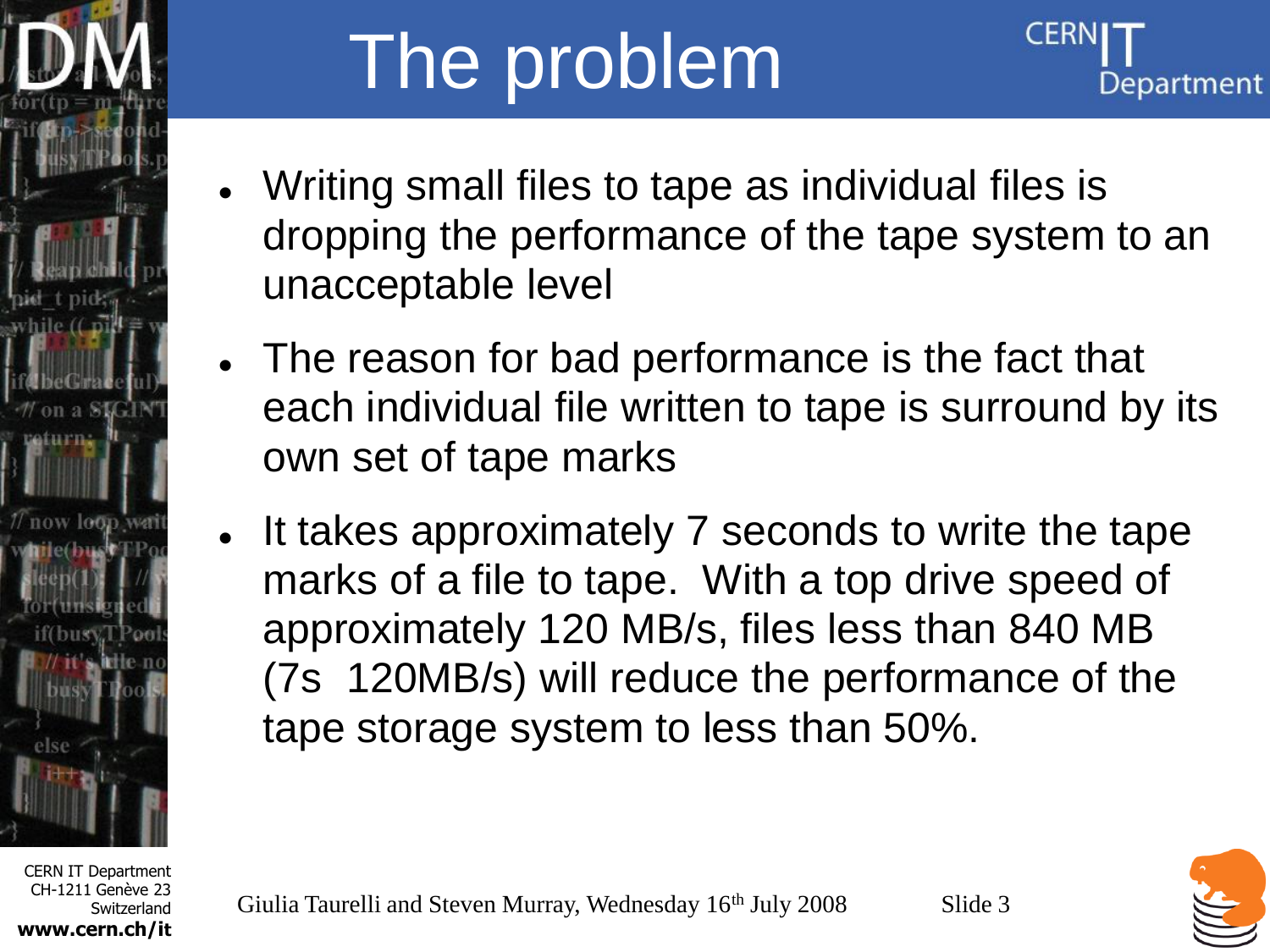

**Switzerland** 

**www.cern.ch/it**

# Vision



- The tape system will be a STORAGE POOL that provides AGGREGATION for CASTOR.
	- Well defined interfaces for
		- Efficient file storage and retrieval
		- Aggregation retrieval
	- Optimised management of volumes and tape drives
	- Support for efficient media migration

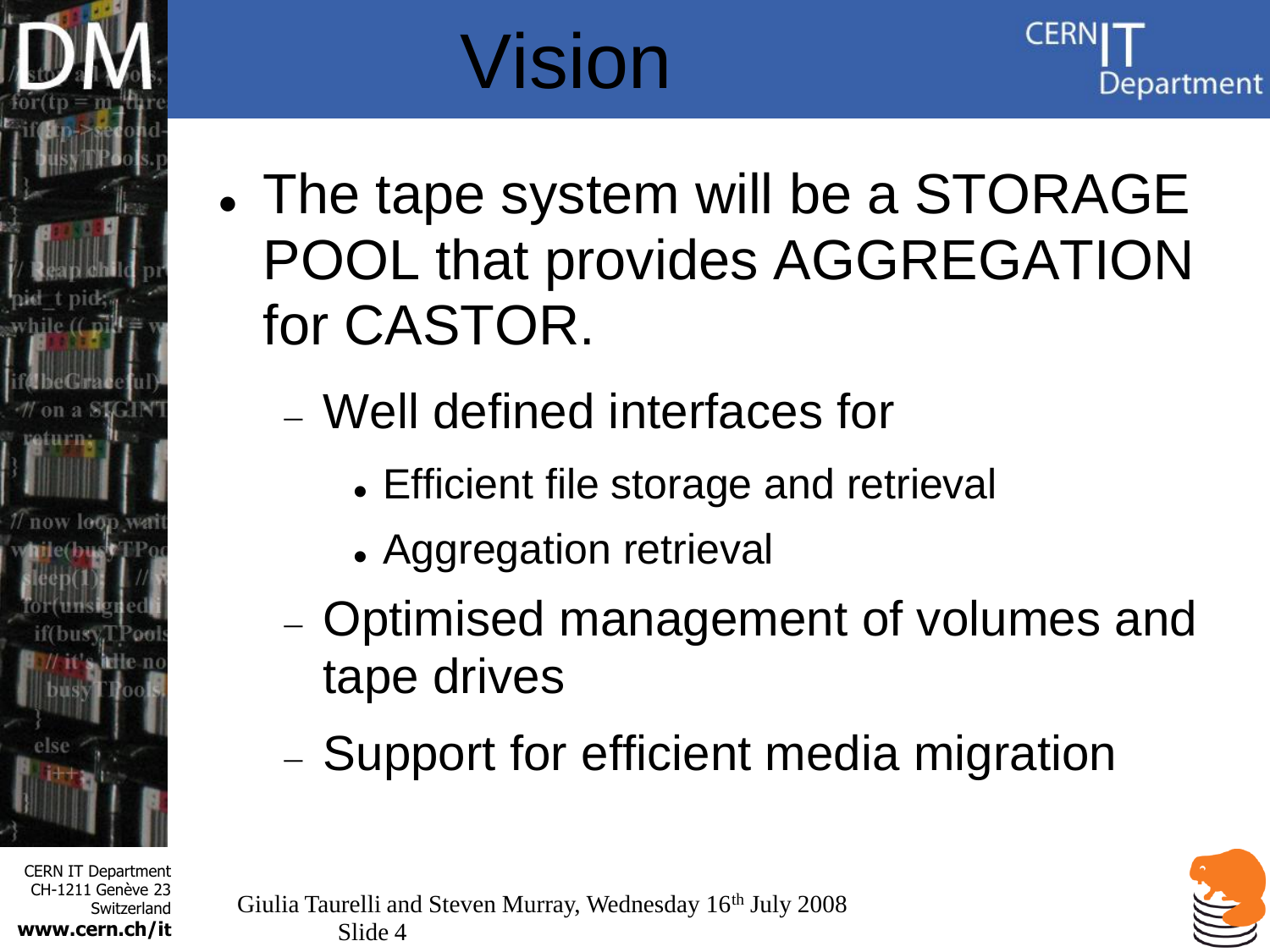

#### Abbreviations and acronyms

- 
- 
- **IL I**nternal block-oriented **L**abels
- **AUL A**nsi **U**ser **L**abels
- **FSEQ F**ile **SEQ**uence number
- **NL N**o **L**abel
- 
- **NS N**ame **S**erver
- **RTCPD R**emote **T**ape **C**o**P**y **D**aemon
- **TAR T**ape **AR**chive
- **VMGR V**olume **M**ana**G**e**R**

CH-1211 Genève 23 **Switzerland www.cern.ch/it**

Giulia Taurelli and Steven Murray, Wednesday 16th July 2008 Slide 5

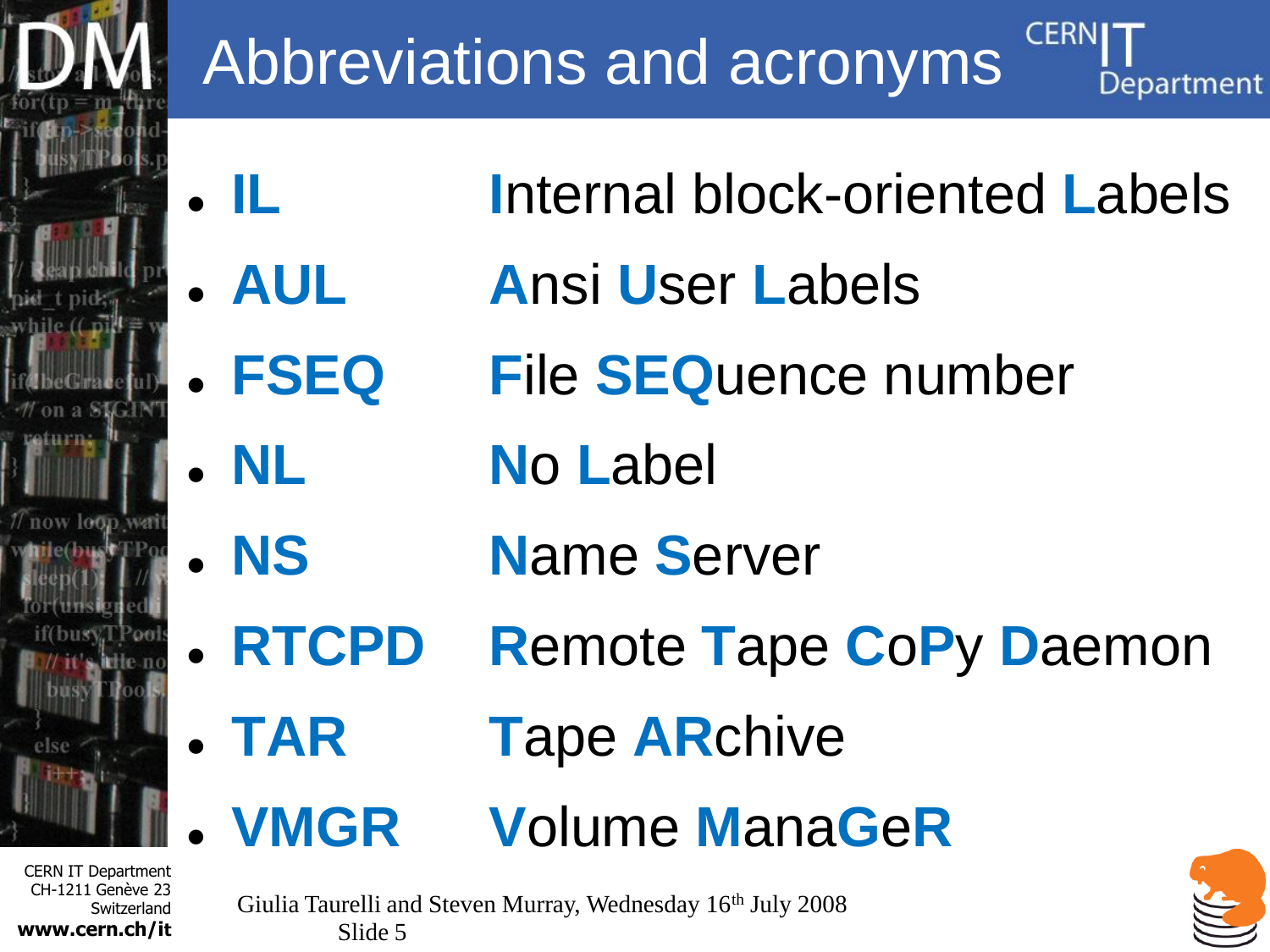

CERN IT Department CH-1211 Genève 23 **Switzerland www.cern.ch/it**

# Jargon



- "More work" protocol
	- The part of the RTcopy daemon protocol that allows addition files to be appended to the work to be done whilst the tape is being used
	- RTcopy daemons
		- RTCPD and RTCPClientD

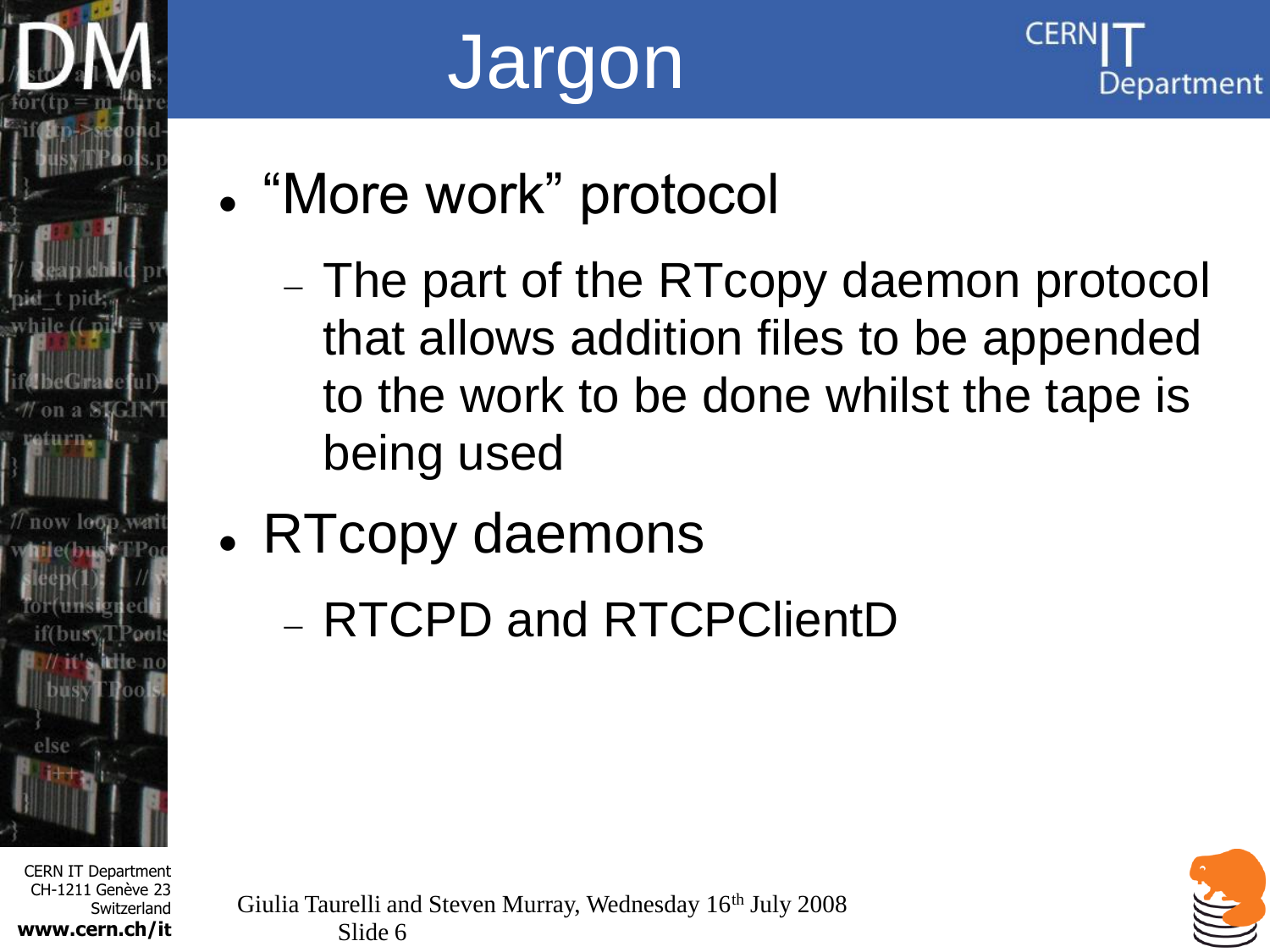

#### CERN IT Department CH-1211 Genève 23 **Switzerland www.cern.ch/it**

## Proposed solutions

- NL tapes
- Aggregation
	- $-IL + NL$  tapes
	- $-$  TAR  $+$  AUL tapes

CERI

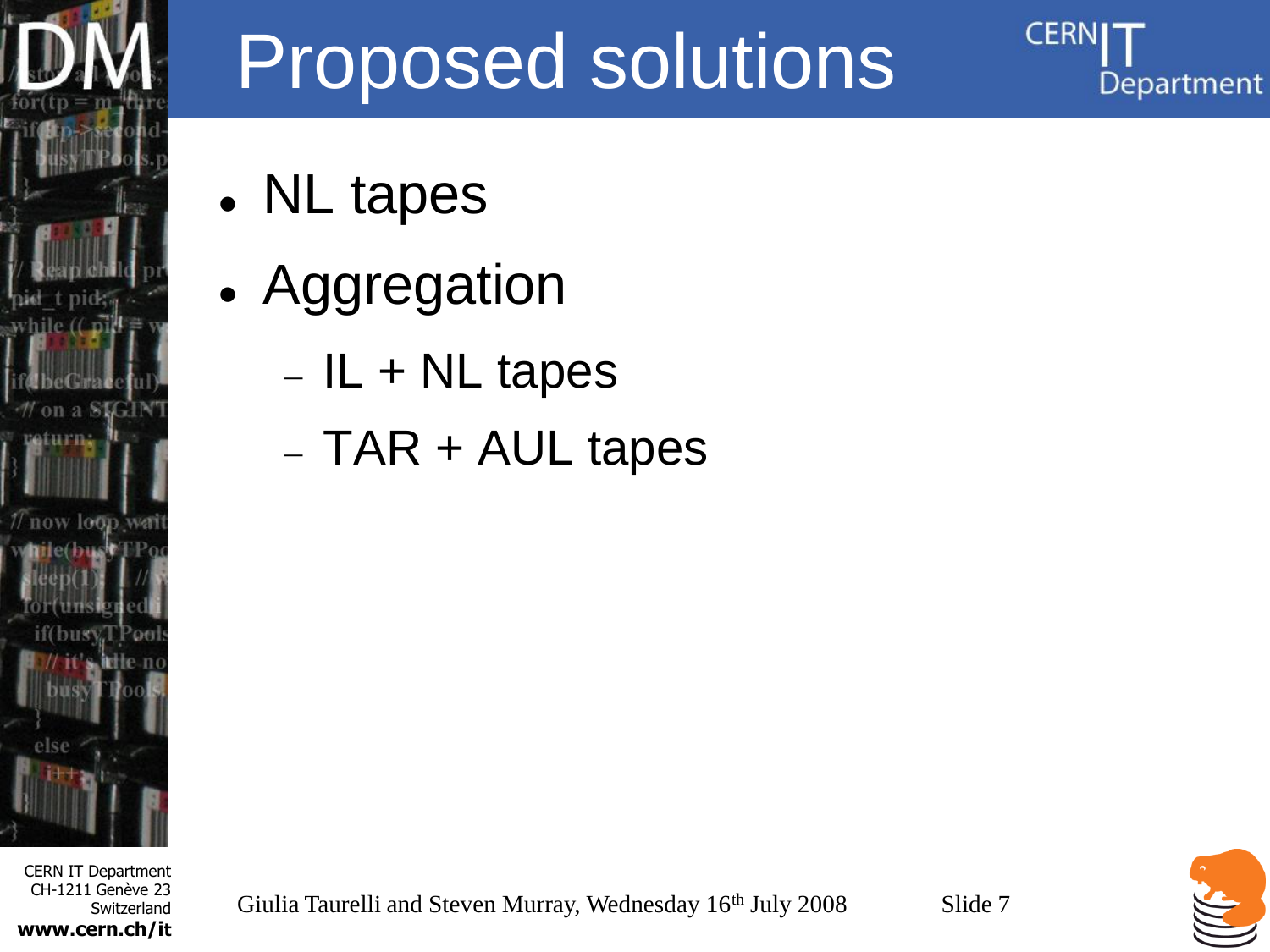

**Switzerland** 

**www.cern.ch/it**

# NL tapes



- What is it?
	- One tape mark per file, no tape labels
- Advantages
	- Already implemented
	- Reduces number of tape marks by 3
- Disadvantages
	- No metadata on tape (label files)
	- Performance gain is not enough



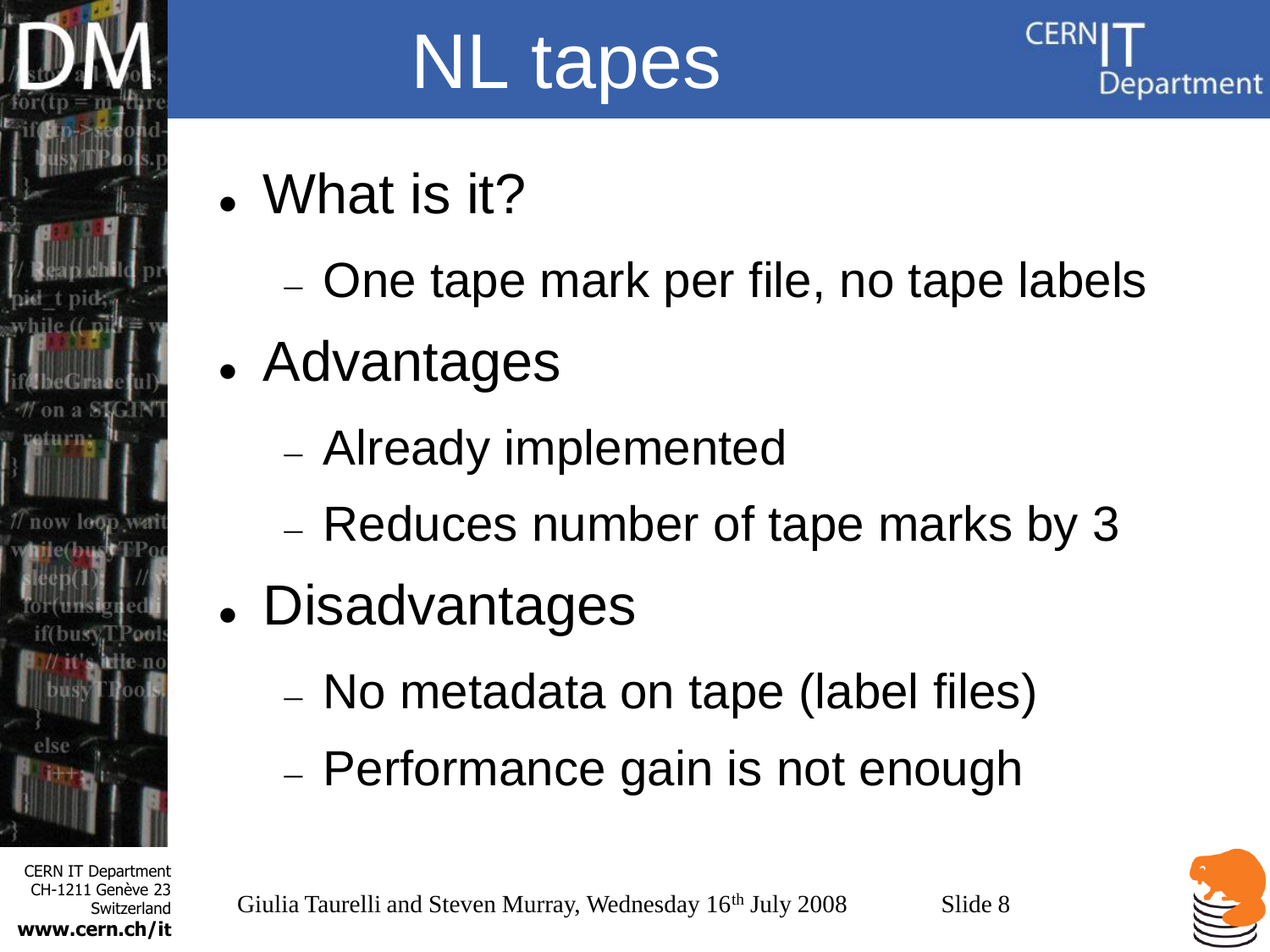

**www.cern.ch/it**

# IL + NL tapes

- What is it?
	- In-house block-based tape format enclosed by tape marks
	- Each 256KB block has a 4KB metadata header and 252KB payload
- Advantages
	- Simple design
	- Metadata redundancy
	- We control the metadata specification
	- Configurable number of tape marks per tape
	- Easy to inspect tapes for repair / problem diagnosis
	- Naturally fulfils write position verification requirement
	- Compatible with the rtcopy "more work" protocol
- **Disadvantages** 
	- In-house format

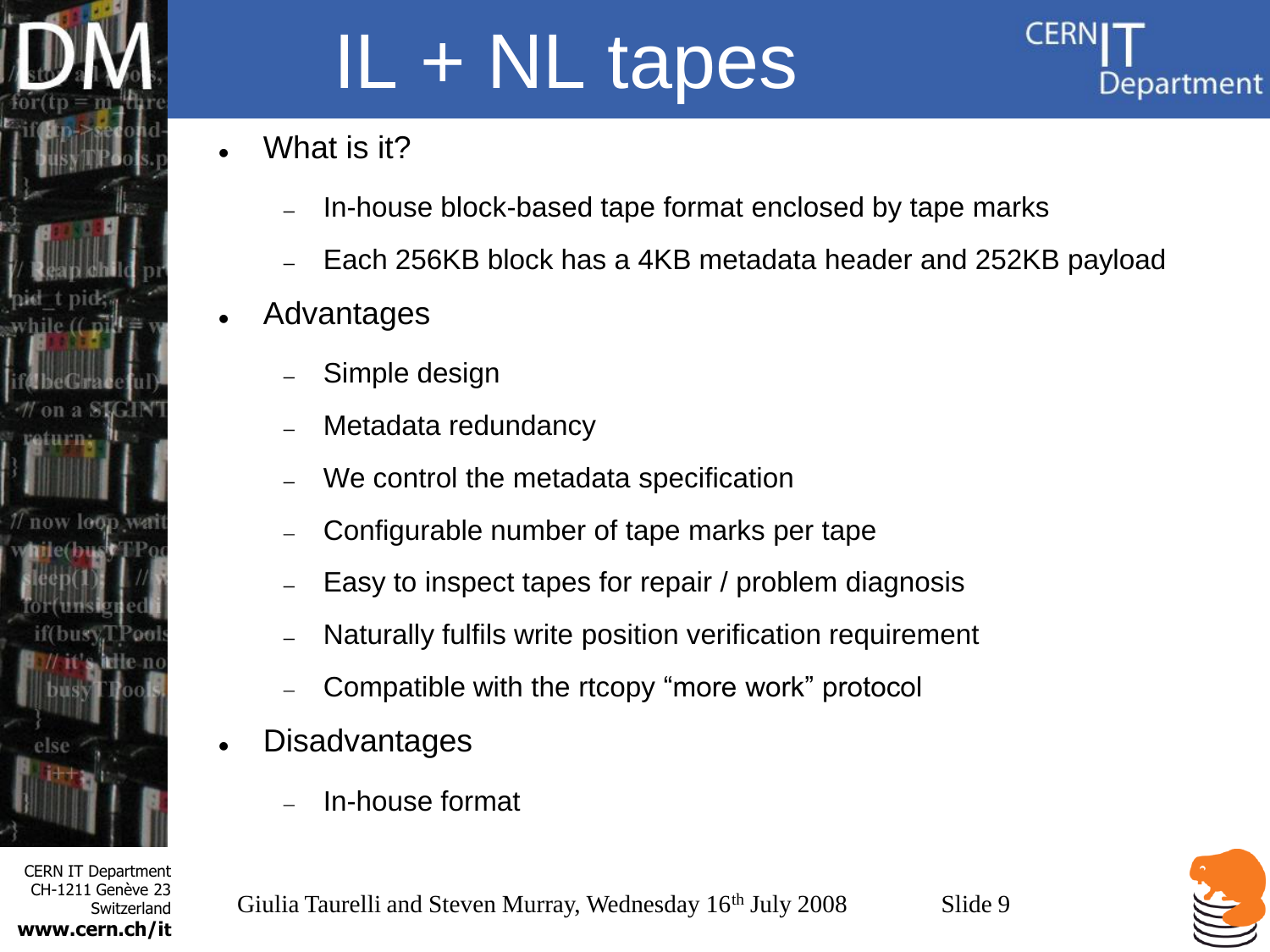

## IL + NL tapes



#### **NS entries**

- **Filename=file 1, VID=I10345, FSEQ=1, block ID=1**
- **Filename=file 2, VID=I10345, FSEQ=2, block ID=4**



CERN IT Department CH-1211 Genève 23 **Switzerland www.cern.ch/it**

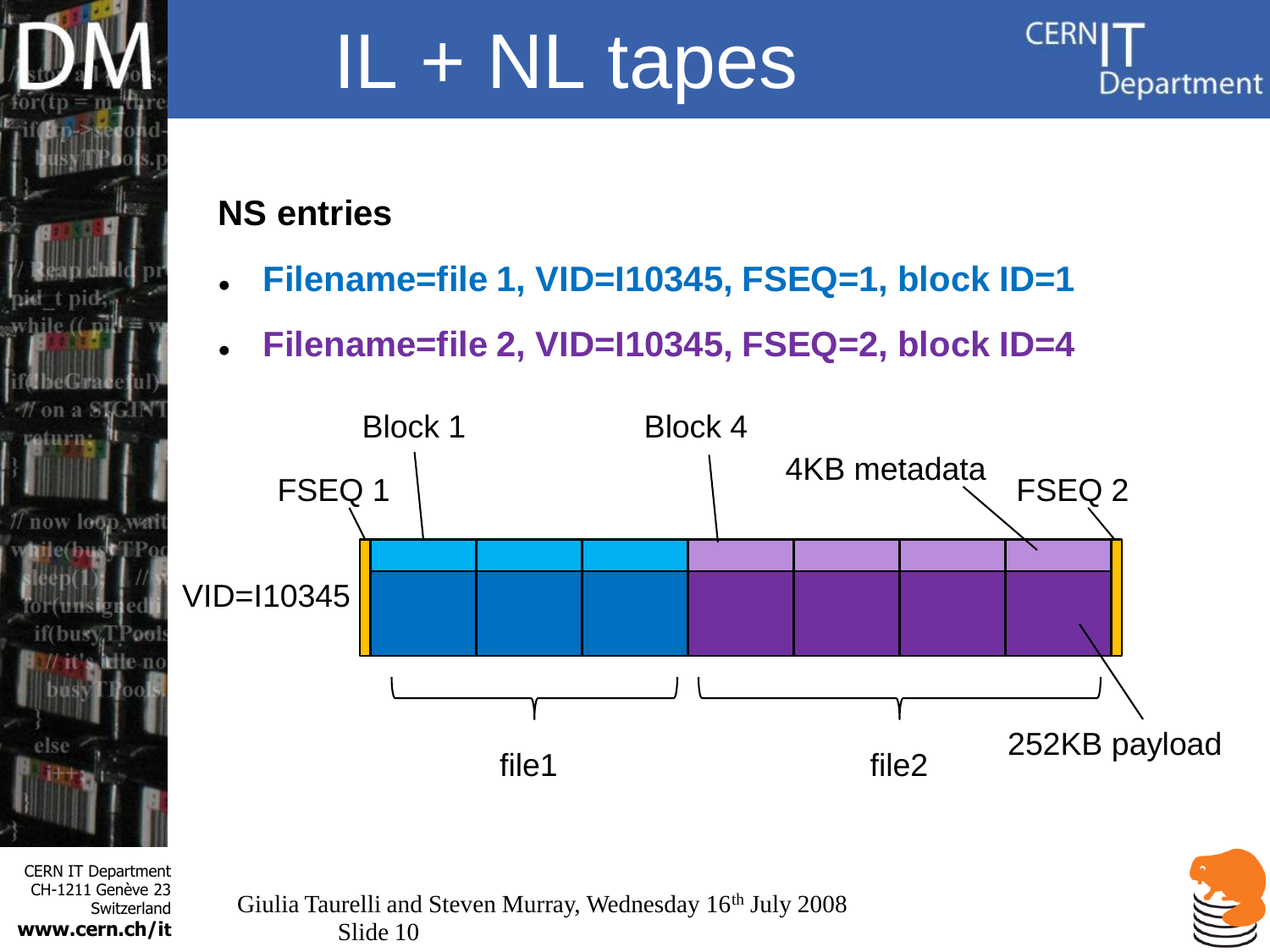

#### TAR + AUL tapes

Department

- What is it?
	- Tape software layer aggregates on-the-fly small files into tar files as they are written to tape
	- Tar block size is set to that of the tape
	- Tar files are written as files are today, using the AUL format
	- AUL format required to meet write position verification requirement
- Advantages
	- Configurable number of tape marks per tape
	- Industry standard format
- **Disadvantages** 
	- Tape inspection requires knowledge of tar
	- NS needs to be modified
	- Not compatible with the rtcopy "more work" protocol



Giulia Taurelli and Steven Murray, Wednesday 16<sup>th</sup> July 2008 Slide 11

CERN IT Department CH-1211 Genève 23 **Switzerland www.cern.ch/it**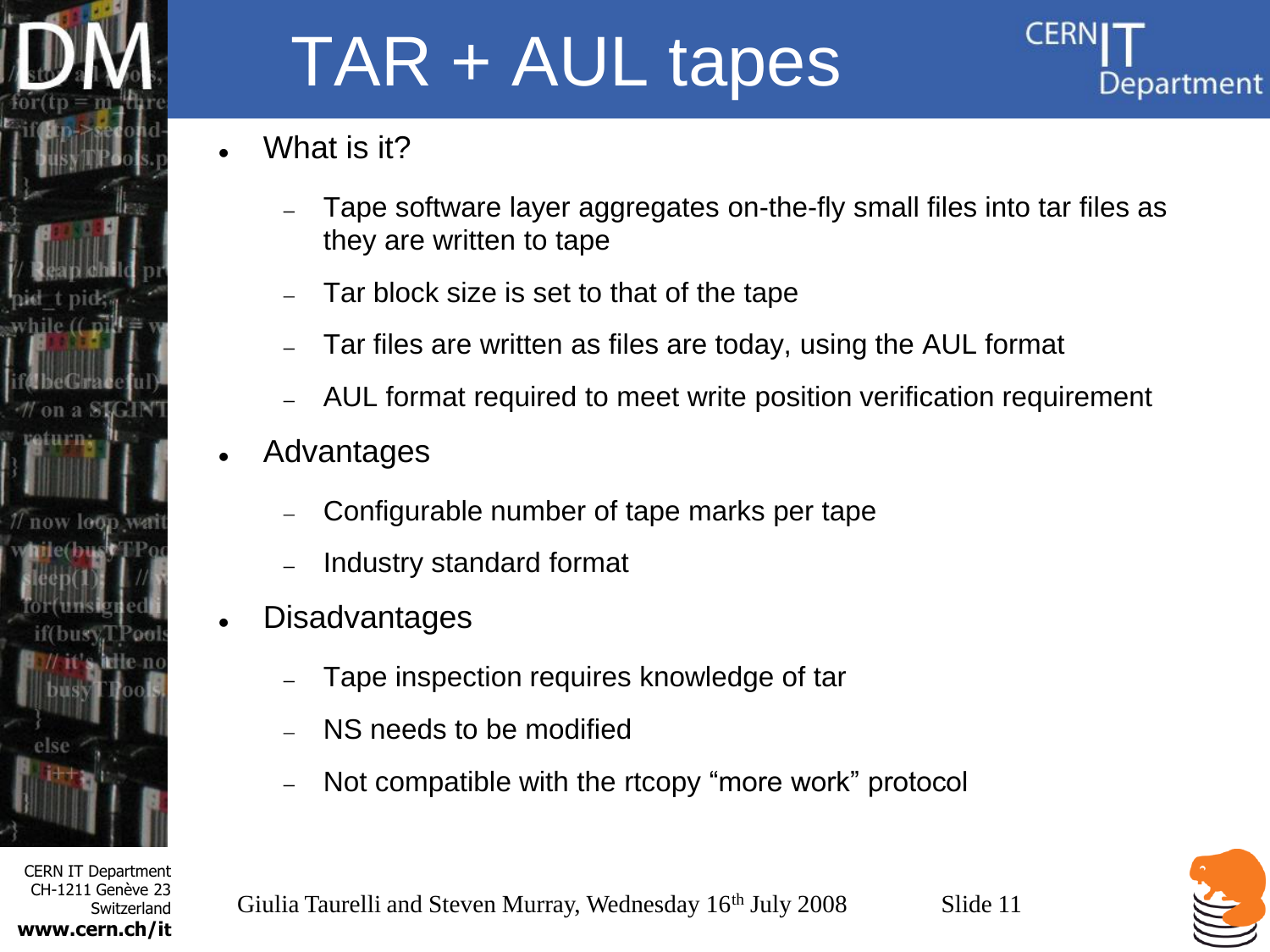

## TAR + AUL tapes

#### **NS entries**

**Filename=file 1, VID=I10345, FSEQ=1, block ID=1**

**CERN** 

Department

**Filename=file 2, VID=I10345, FSEQ=1, block ID=5**



CH-1211 Genève 23 **Switzerland www.cern.ch/it**

Slide 12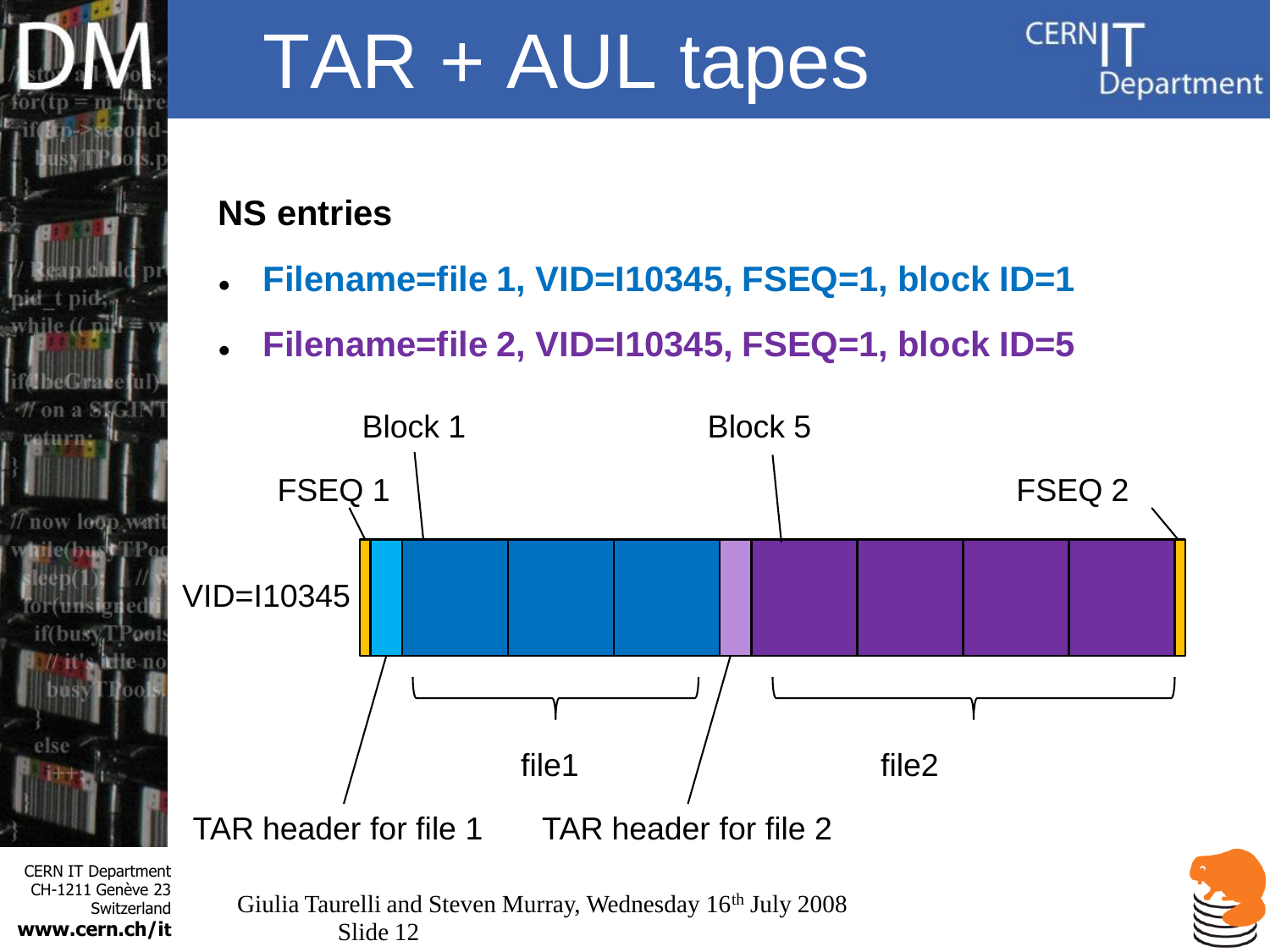

#### CERN IT Department CH-1211 Genève 23 **Switzerland www.cern.ch/it**

#### Current status



- More investigation required into format
	- $-IL + NL$
	- $-$  TAR + AUL

Giulia Taurelli and Steven Murray, Wednesday 16<sup>th</sup> July 2008 Slide 13

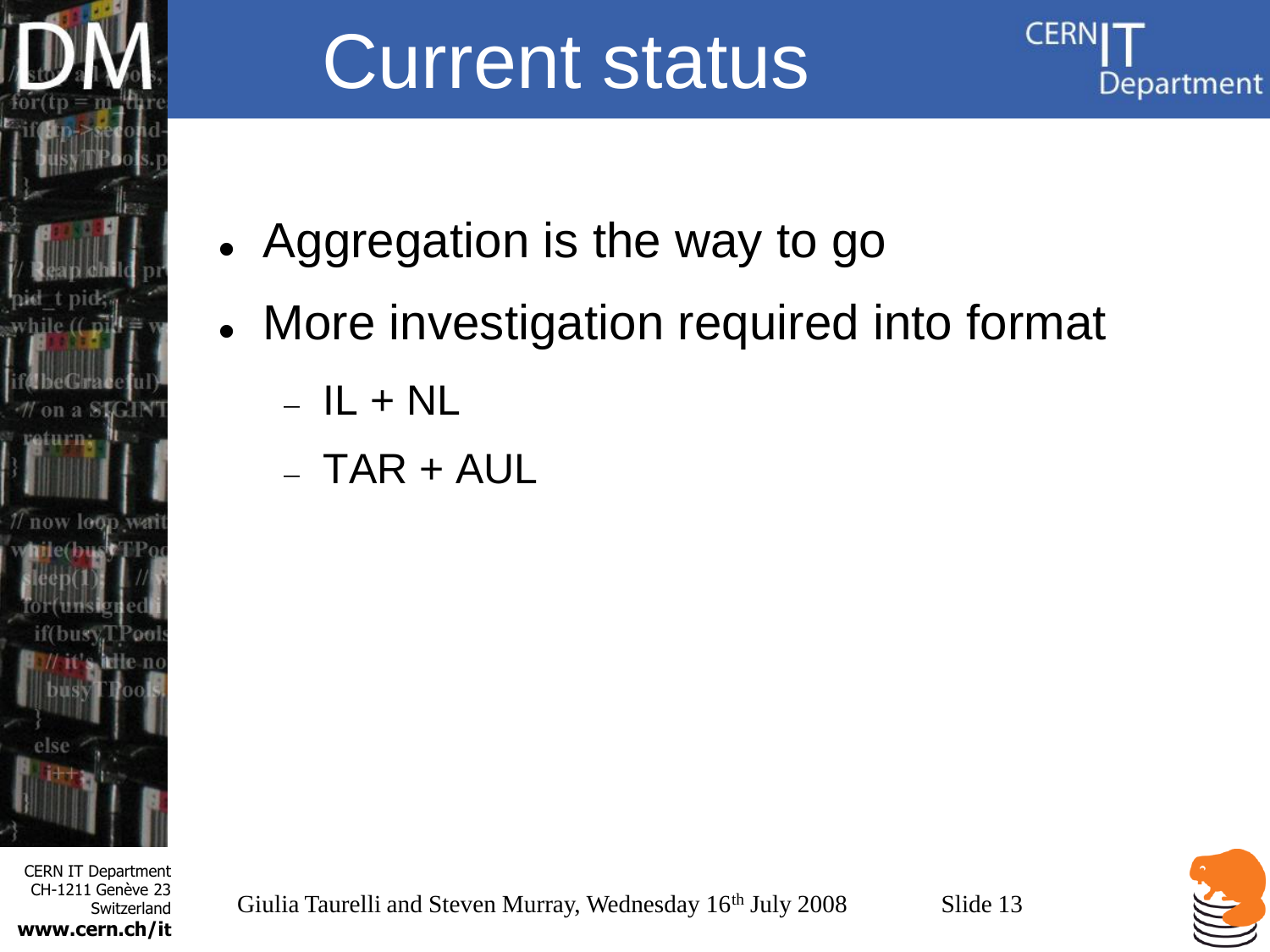

# **Timelines**

- Goal is to minimize media expenditure in 2009 by taking advantage of higher density writing on existing tapes.
	- $-$  Savings of  $\sim$  3.2M CHF
- Software should be available by end Q1 2008 to avoid additional investment

CERN IT Department CH-1211 Genève 23 **Switzerland www.cern.ch/it**



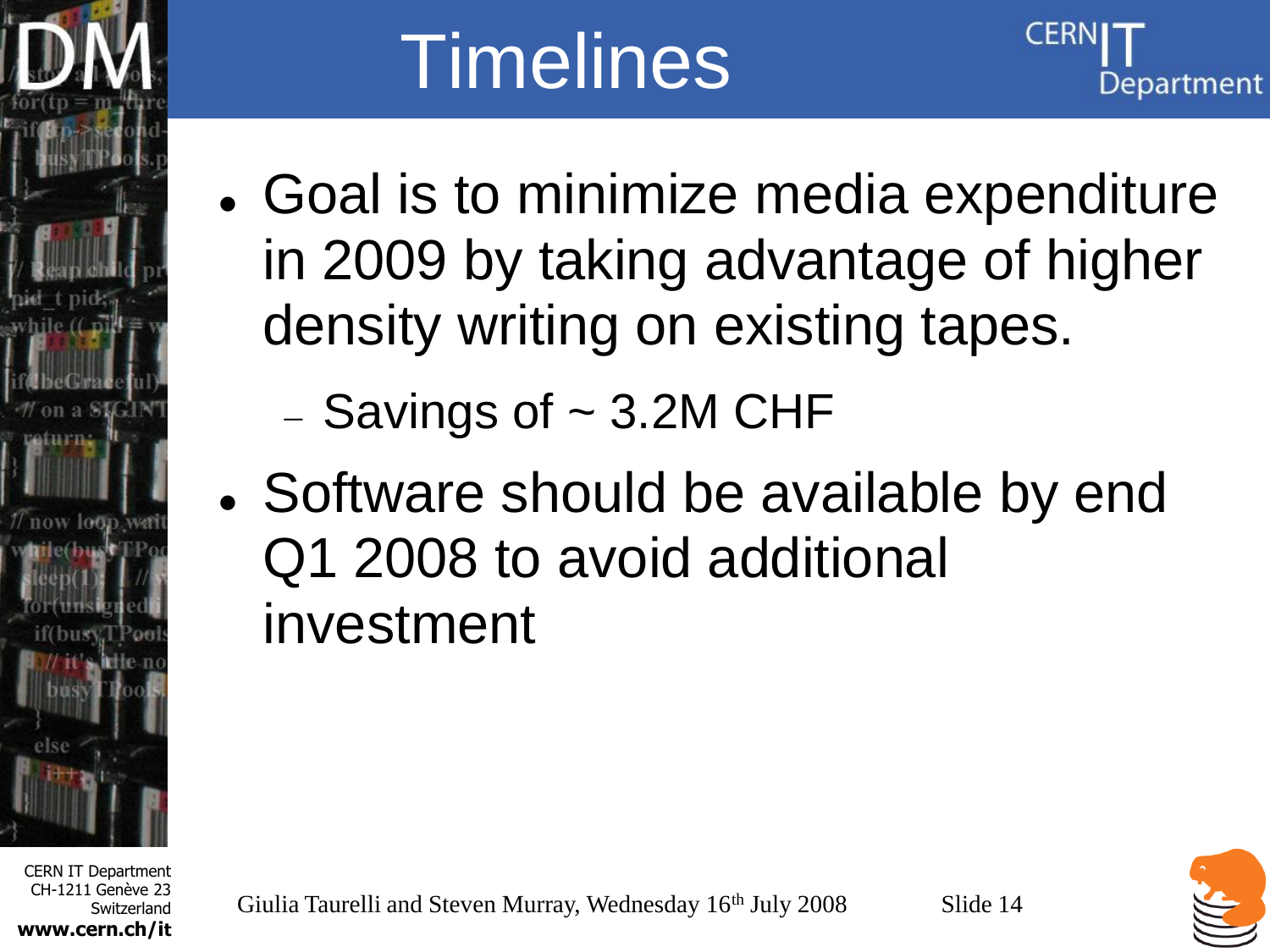NL E

#### Why are we copying ?



• Cost to purchase is the additional media and slots required if we write at new densities but do not copy and recycle old tapes • Adds up to a saving of 3.2M CHF

• With higher density and repack, media requirements for 2009 are covered

•Without higher density, 2 new 10,000 slot robots would be required in 2009

CERN - IT Department CH-1211 Genève 23 Switzerland **www.cern.ch/it**



*15*

**CERN**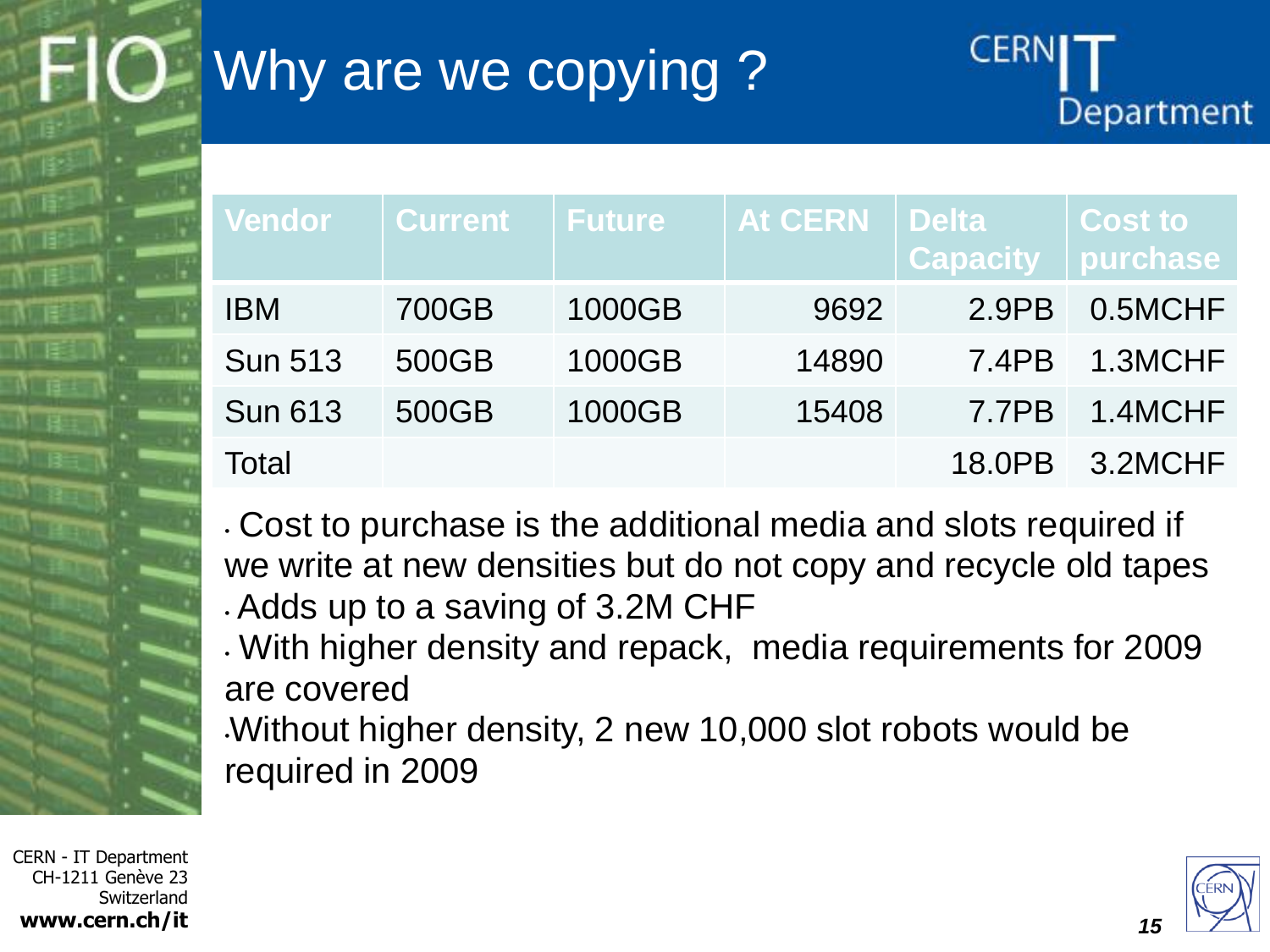#### Repack using 20 drives



•Approach to take easy tapes with large files first •Repack using aul tapes would take over 3 years to complete

•Max80 figures reflect the performance if engine is able to sustain reading at 80MBytes/s. Max50 for 50MBytes/s and Max25 for 25MBytes/s

•The "to migrate" queue would be around 400,000 files at the end of processing if 20 drives are used.



*16*

CERN

Department

CERN - IT Department CH-1211 Genève 23 Switzerland **www.cern.ch/it**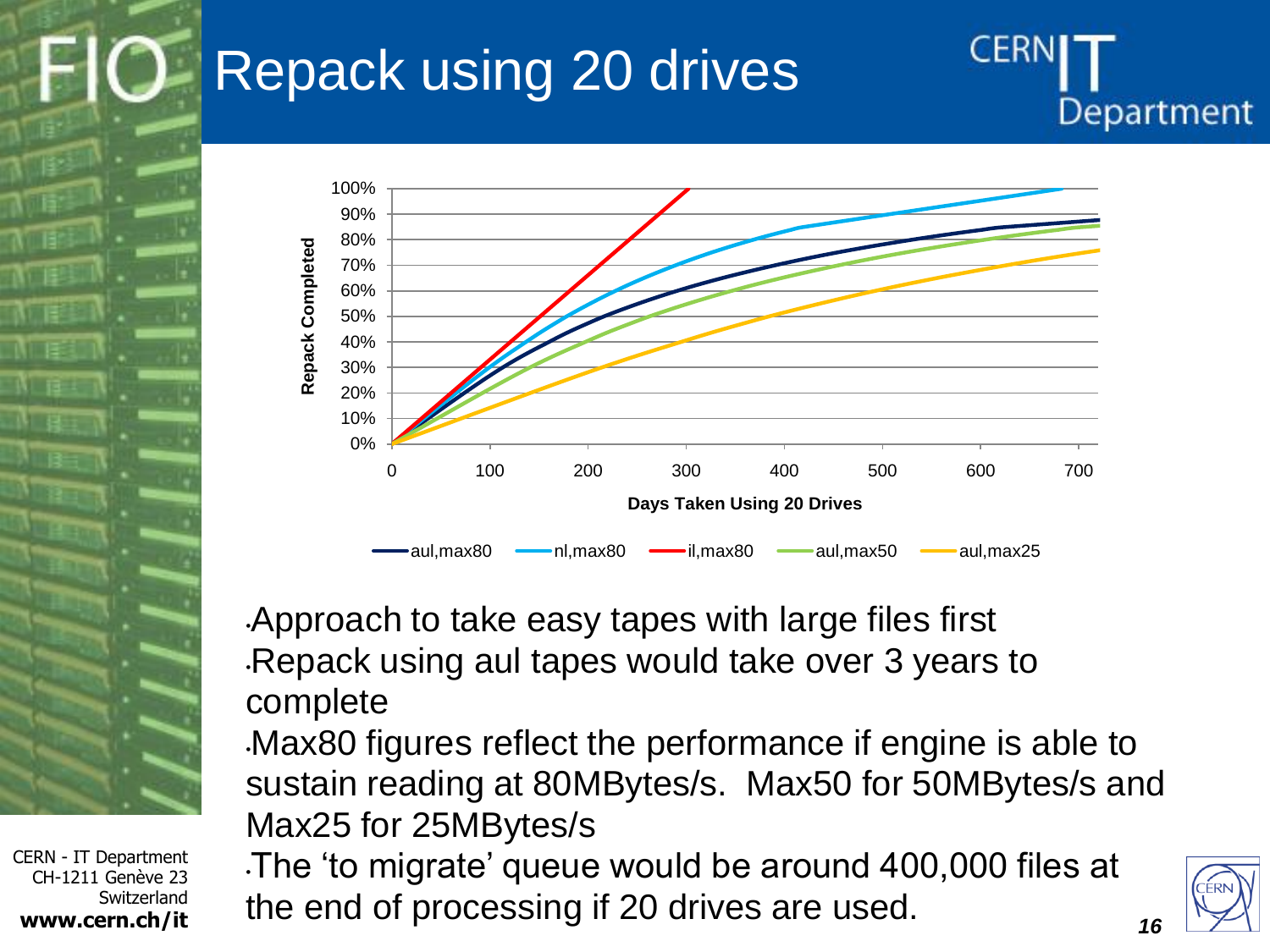

## Tasks to be done



- Investigate hardware capabilities and evolution
- RTCOPY
	- Reverse engineer RTcopy daemons
	- Develop proof of concept to show that data write rate can be sustained within rtcpd with thousands of small files
	- Modify RTcopy daemons to be aggregate-based
	- Possible re-write of RTCPClientD
	- Modify RTCPD to write new format (IL or TAR)
- Modify VMGR to identify tapes using TAR / IL
- Modify tpread and tpwrite if necessary
- Develop test harness, test suite and production time verification software to validate new format

CERN IT Department CH-1211 Genève 23 **Switzerland www.cern.ch/it**



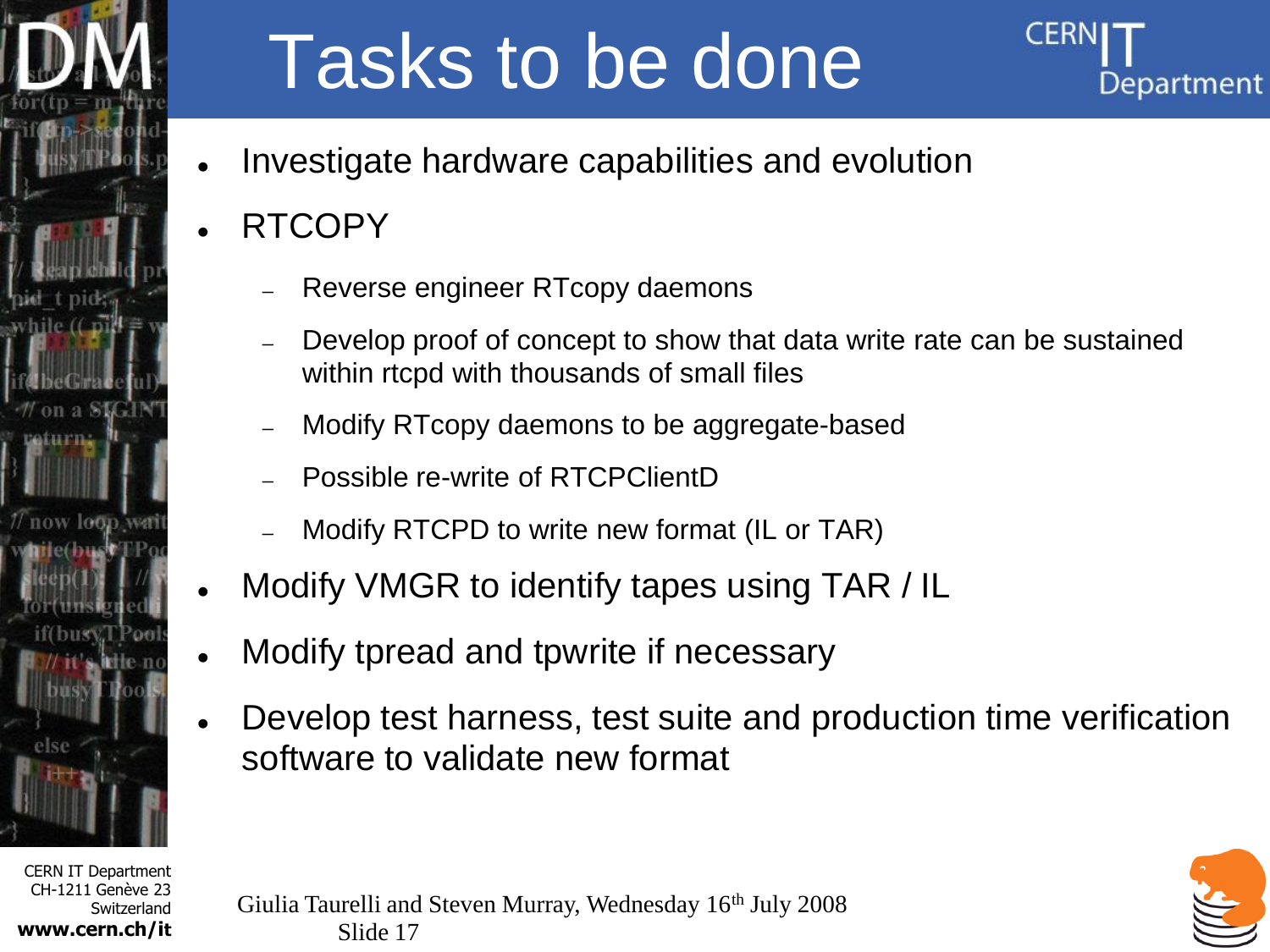#### Disk cache modifications<sup>CERN</sup> Department

- Modify NS to support aggregate / bulk updates
- Modify NS and STAGER to store new information
	- Aggregations, their sizes and checksums
	- File uniqueness still to be decided (VID + FSEQ + block ID)